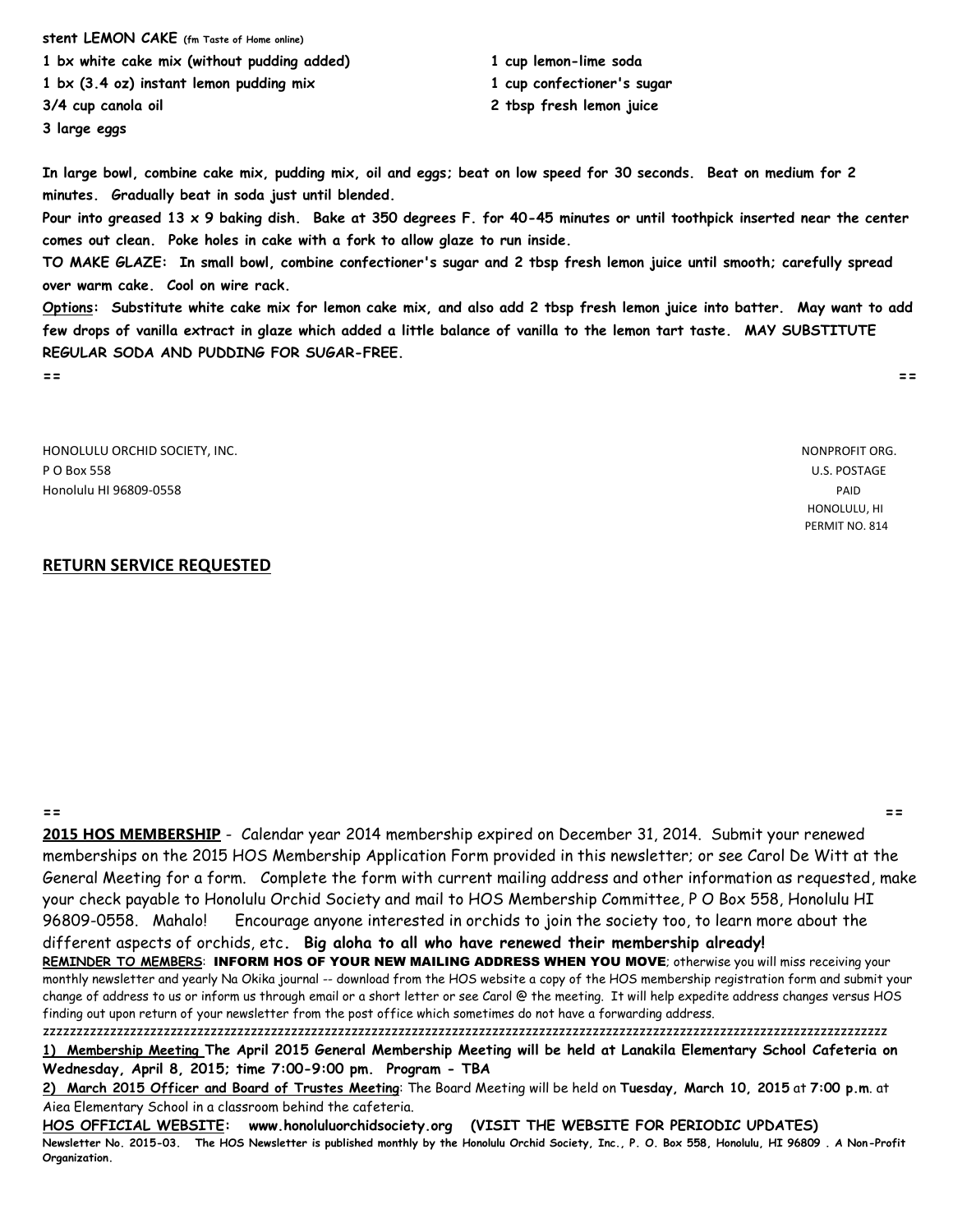## **HONOLULU ORCHID SOCIETY MONTHLY NEWSLETTER No. 2015-03**

HOS GENERAL MEETING

Date: Wednesday, March 11, 2015 Time/Place: 7:00 - 9:00 p.m., Lanakila Elementary School Cafeteria Program: **"Annual Great Silent Auction Night" A-l-o-h-a m-e-m-b-e-r-s!**

**The Honolulu Orchid Society is holding its annual Silent Auction at the General Membership Meeting on March 11th. The meeting will start at 7:00 PM in the Lanakila Elementary School cafeteria. Proceeds from the auction will be used to fund the operation of the Society. The auction is the largest fund raiser for the Society.**

**Chairman Ben Kodama, Jr., reported that he has received pledges from 20+ nurseries statewide who will be donating plants for the auction. Dendrobiums, cattleyas, paphiopedilums, phalaenopsis and other genera are expected to be donated.** 

**In addition to the generous donations from the nurseries, HOS members also donate orchids or other plants, baked goods and homemade articles. Most of them are put on the table for the Silent Auction beginning with the starting price that is designated for that table. Members bring baked goods which may have a definite sale price but most are open for "silent auction" bids. The commercial growers do not participate or sell plants at the auction.**

**Guests are more than welcome to attend and participate in the auction. The Silent Auction is an excellent opportunity to obtain quality plants at bargain prices. Bring boxes to carry out your winning bids. There is ample parking in the School parking lot. Refreshments will be served.**

Members are asked to donate plants (any kine), orchid plant accessories, white elephant items, onolicious food items (have items individually packaged/ wrapped), etc. to make for a fantastic auction. Please bring in donations by 6:45 pm and check in with Carol De Witt to record items brought in. Also have an idea of the starting price the item should be sold/auctioned at in dollars only.

Bring your \$\$\$\$ too (cash or checks only) to help this worthy cause for the Honolulu Orchid Society. See U at the auction!!!

**MAHALO NUI LOA**. Mahalo **Dr. Alec Pridgeon** for your superb presentation "The Realm of Wonder". Truly a wonder to learn the history of the orchids presented. We also thank **Dr. Inge White** for her efforts to have Dr. Pridgeon speak at February's General Membership meeting.

Mahalo to the following members and Refreshment Committee who brought in a great assortment of goodies to share with those in attendance at our February meeting - **Val Ho** - Chips & Dip; **Walter Wong** - Coffee Kanten w/Azuki Beans; **Williette Wong** - Cocoa Butter Mochi; **Vivian McCoy** - Valentine Brownie Bites; **Bob & Joann Higuchi** - Potato Chips w/Clam Dip; **Jackie Lai** - Fresh Cantalope; **Linda Inouye & Brad Lau** - Fresh Pineapple; **Ruth Chun** - Portuguese Bean Soup; **Ron Yamauchi** - Gau; **Emiko Watanabe** - Apple Strudel; **Kathy Sakuda** - Baked & Steamed Char Siu Manapua; **Topher Brough** - Leonard's Malasadas; **Beaudine Ma** - Multigrain Crackers; **Laura & Hilton Lui** - Fried Noodles; **2 Anonymous Donations** of 1) Chex Mix and 2) Valentine White and Chocolate Mini Cupcakes (please let us know who U are so we could recognize U----U both mingled into the membership crowd before we had a chance to see U) and **Refreshment Committee** - Roast Turkey & Cheese Sandwiches, Fresh Strawberries, Asst Fruit Flavored Drinks and Water. Your donations are truly appreciated! And as a reminder to all who bring refreshments in -- please inform our Hospitality Committee of what you bring to share when you drop off your item at the refreshment table. Much appreciated!

## **February 2015 Culture Awards:**

**1st Place: Amesiella monticola; Owner: Brad Lau**

**2nd Place: Den. Spring Dream 'Kumiko'; Owner: Ken Ching**

**3rd Place: Lyc. Aquila 'Detente' AM AOS; Owner: Violet Yamaji**

**DONATIONS.** Mahalo **Laura & Hilton Lui, Doreen Fujita and Florence Sukita** for your generous donations. We sincerely appreciate your generous gifts!

**THOUGHTS AND PRAYERS:** A change of plans for Dave Bealer; our soft spoken, generous, quiet member. He did not have a triple bypass and a heart valve replacement surgery which was scheduled for February 2nd. Instead he is patiently waiting for his turn to have an angioplasty procedure performed to install a stent. Please continue to keep him in your thoughts and prayers. You may continue to contact him by email at bealerd001@hawaii.rr.com.